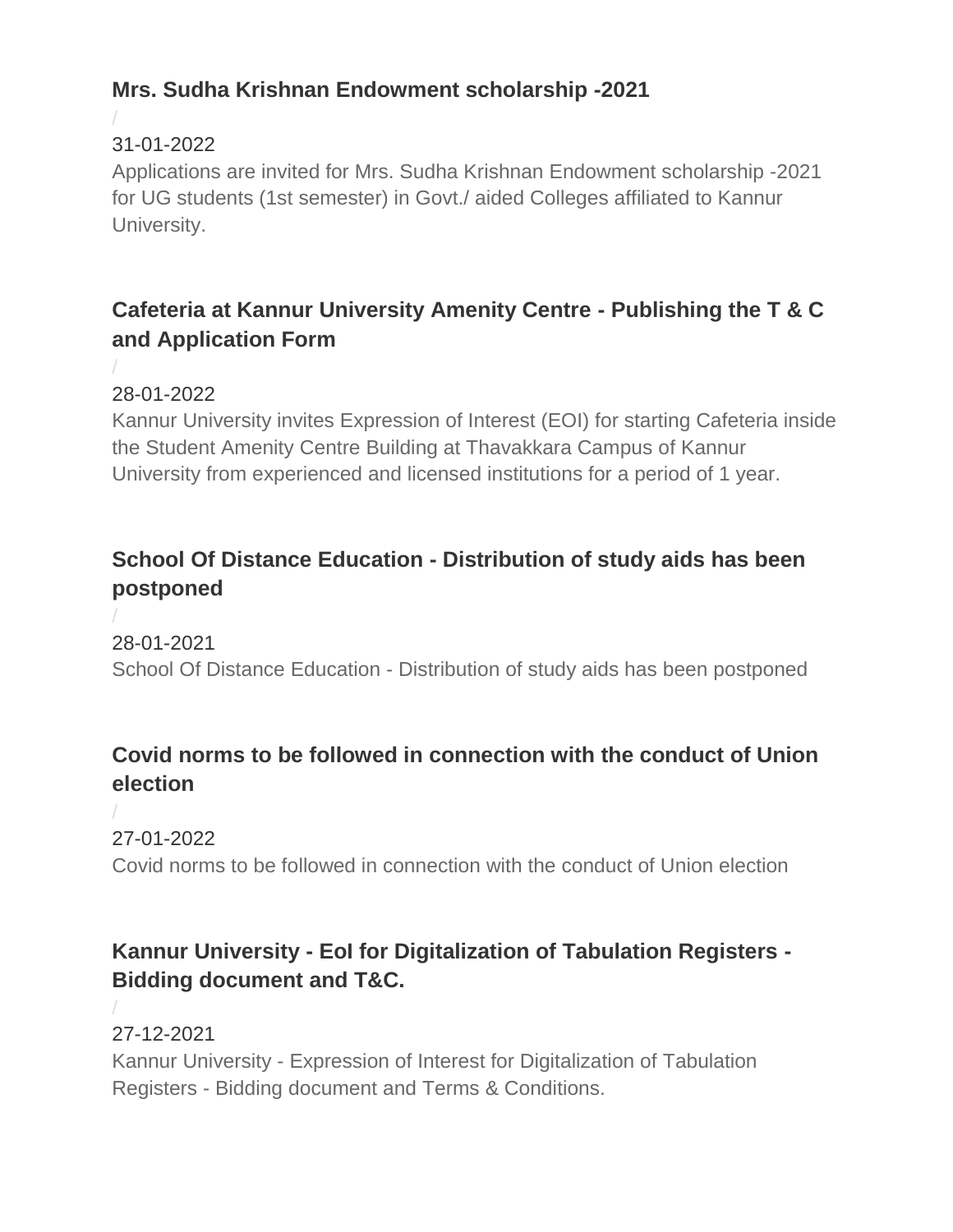#### **Ph.D. program- Award of University Junior Research Fellowship to Full Time Research Scholars- Application Ph.D. programme**

#### / 27-01-2022

Ph.D. program- [Award of University Junior Research Fellowship to Full Time](https://www.kannuruniversity.ac.in/media/documents/circular_nMlAcjr.pdf)  Research Scholars- [Application Ph.D. programme-](https://www.kannuruniversity.ac.in/media/documents/circular_nMlAcjr.pdf) Award of University Junior [Research Fellowship to Full Time Research Scholars-](https://www.kannuruniversity.ac.in/media/documents/circular_nMlAcjr.pdf) Application Called for - [Extension of Time](https://www.kannuruniversity.ac.in/media/documents/circular_nMlAcjr.pdf)

### **Open Defence of Smt. Siseena**

/ 27-01-2022 [Open Defence of Smt. Siseena will be conducted on 12-02-2021](https://www.kannuruniversity.ac.in/media/documents/siseena-press_ZvGUc3D.pdf)

# **SDE - Contact classes will be conducted**

/ 25-01-2022

[Contact classes for 3rd year UG Programmes under SDE will be conducted on](https://www.kannuruniversity.ac.in/media/documents/press_release_25.1.22_contact_class.pdf)  [29-01-2022](https://www.kannuruniversity.ac.in/media/documents/press_release_25.1.22_contact_class.pdf)

# **SDE - Distribution of study materials**

#### / 25-01-2022

[Study materials for 3rd year B.com. will be distributed on 28 and 31 -](https://www.kannuruniversity.ac.in/media/documents/press_release_25.1.22_sim_I7u7UKd.pdf) January [2022](https://www.kannuruniversity.ac.in/media/documents/press_release_25.1.22_sim_I7u7UKd.pdf)

# **School of Distance Education - Notification on Assignments**

#### / 24-01-2022

[Internal evaluation \(20%\) of all courses \(papers\) of I & II Semesters of UG](https://www.kannuruniversity.ac.in/media/documents/sde_notification_22-01-2022.pdf)  [programme under Private Registration scheme under SDE \( 2020 admission only](https://www.kannuruniversity.ac.in/media/documents/sde_notification_22-01-2022.pdf)  [\) shall be based on "Assignments".](https://www.kannuruniversity.ac.in/media/documents/sde_notification_22-01-2022.pdf)

# **School of Distance Education - Last date for payment of tuition fees for third year undergraduate students has been extended**

/

#### 24-01-2022

School of Distance Education - [Last date for payment of tuition fees for third year](https://www.kannuruniversity.ac.in/media/documents/1643007998687.pdf)  [undergraduate students has been extended](https://www.kannuruniversity.ac.in/media/documents/1643007998687.pdf)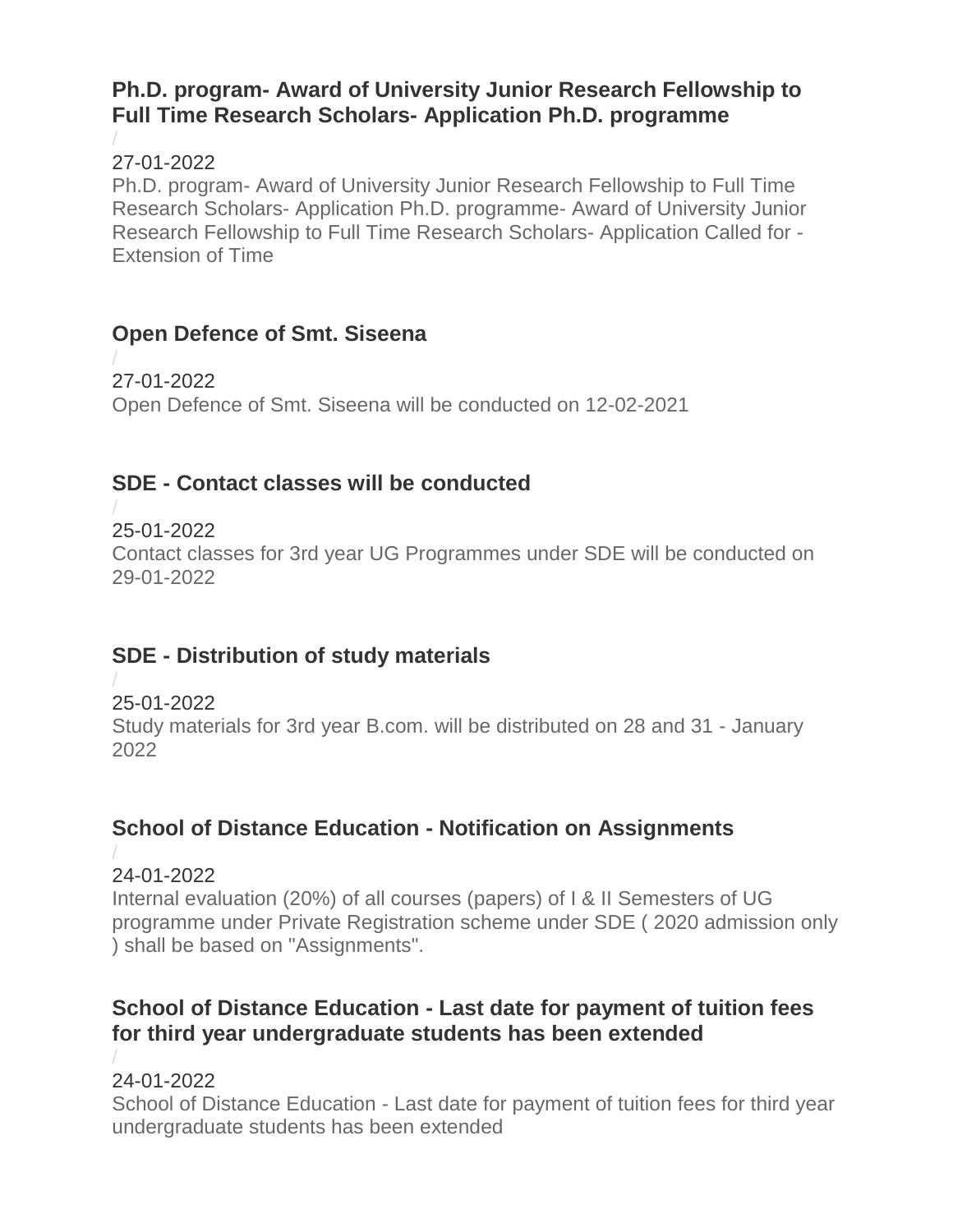#### **Intercollegiate Sports competition has been cancelled citing the Covid-19 restrictions**

/ 22-01-2022 [Intercollegiate Sports competition has been cancelled citing the Covid-19](https://www.kannuruniversity.ac.in/media/documents/PRO.pdf)  [restrictions](https://www.kannuruniversity.ac.in/media/documents/PRO.pdf)

### **School of Distance Education - Contact classes scheduled for (Sunday) 23-01-2022 has been cancelled .**

/ 21-01-2022 School of Distance Education - [Contact classes scheduled on \(Sunday\) 23-01-](https://www.kannuruniversity.ac.in/media/documents/sunday_class.pdf) [2022 has been cancelled due to the lockdown restrictions](https://www.kannuruniversity.ac.in/media/documents/sunday_class.pdf)

## **School of Distance Education - SIM Distribution at NSS College , Kanhangad**

/ 21-01-2022 School of Distance Education - [SIM Distribution at NSS College ,Kanhangad on](https://www.kannuruniversity.ac.in/media/documents/press_release_SIM_distribution.pdf)  [25-01-2022 at 10.30 am](https://www.kannuruniversity.ac.in/media/documents/press_release_SIM_distribution.pdf)

# **Open Defence - Smt. Anjali K P**

/ 21-01-2022 Open Defence - [Smt. Anjali K P on 09-02-2022](https://www.kannuruniversity.ac.in/media/documents/ANJALI-PRESS.pdf)

### **Interview on 27th of January for the post of Asst. Professor on hourly basis**

/ 21-01-2022 [Vacancy for the post of Assistant Professor \[ hourly basis\] -](https://www.kannuruniversity.ac.in/media/documents/viewDocument.do.pdf) Interview on 27th [January at Dharmasala Campus](https://www.kannuruniversity.ac.in/media/documents/viewDocument.do.pdf)

# **Nomination Form - College Union Election 2021-22**

/ 20-01-2022 Nomination Form - [College Union Election 2021-22](https://www.kannuruniversity.ac.in/media/documents/nss01202022123306.pdf)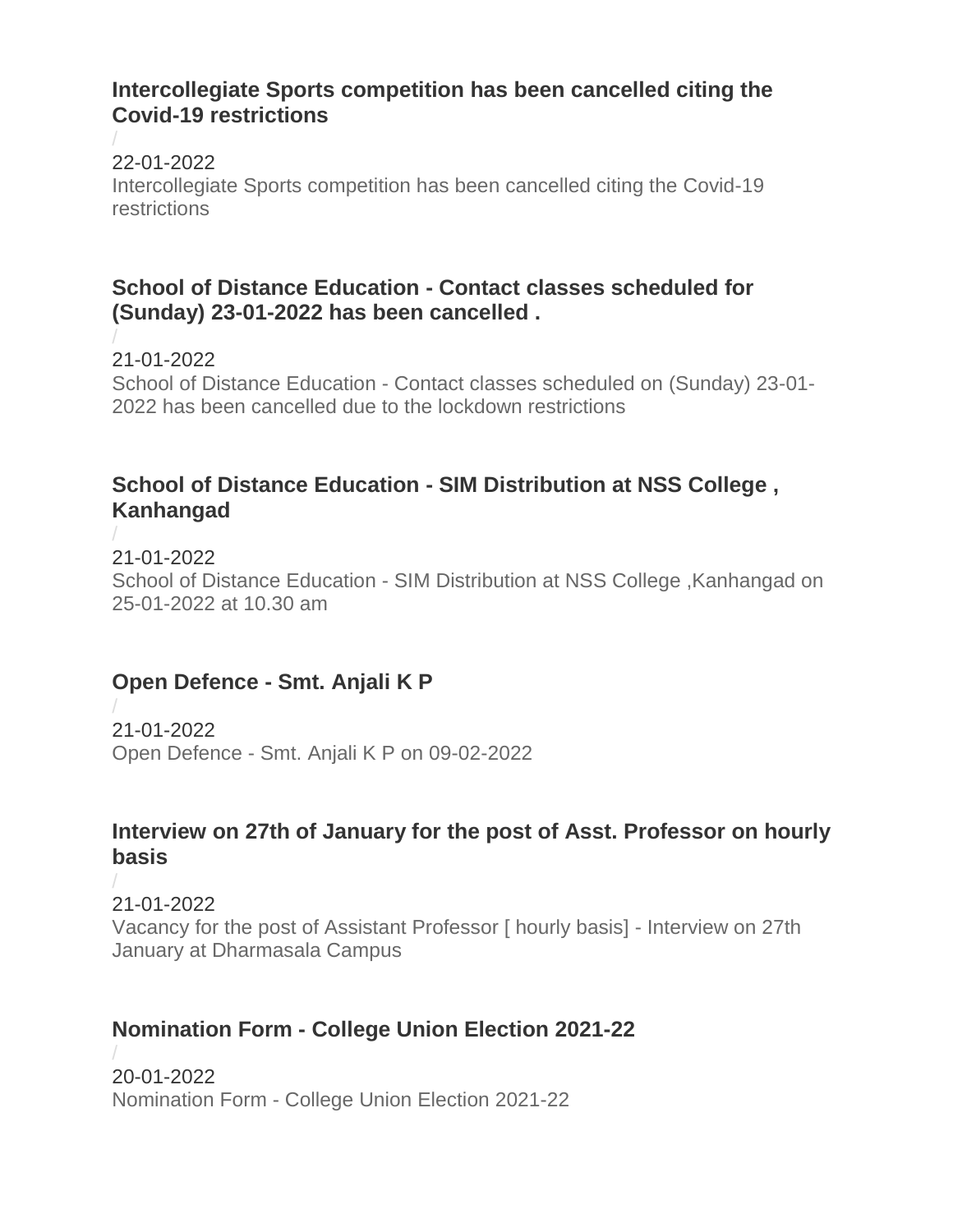# **School of Distance Education - Contact Classes Reg.**

/

19-01-2022 School of Distance Education - [Contact Classes on January 22nd & 23rd at S N](https://www.kannuruniversity.ac.in/media/documents/contact_19.pdf)  [College Kannur,Sir Syed CollegeTaliparamba,NAS College Kanhangad, MG](https://www.kannuruniversity.ac.in/media/documents/contact_19.pdf)  [College Iritty](https://www.kannuruniversity.ac.in/media/documents/contact_19.pdf)

# **Radika KP- Open Defence on 17-02-2022, Thursday at 10.30 am**

/ 18-01-2022 Radika KP- [Open Defence on 17-02-2022, Thursday at 10.30 am](https://www.kannuruniversity.ac.in/media/documents/preessRADIKA.pdf)

### **Postponing Campus (Department) Union Election 2021-22-reg**

/ 18-01-2022 [Postponing Campus \(Department\) Union Election 2021-22-reg](https://www.kannuruniversity.ac.in/media/documents/Circular-CUE.pdf)

### **School Of Distance Education - SIM Distribution**

/ 18-01-2022 [School Of Distance Education -](https://www.kannuruniversity.ac.in/media/documents/SIM_Distribution_kasargod.pdf) SIM Distribution

### **College Union Election will be conducted on 28th January 2022**

/ 18-01-2022 [College Union Election will be conducted on 28th January 2022](https://www.kannuruniversity.ac.in/media/documents/Bye-Laws__Lyngdoh_merged.pdf)

### **College Union Election Reg.**

/ 17-01-2022 [College Union Election Reg.](https://www.kannuruniversity.ac.in/media/documents/PATHRAKKURIPPU.pdf)

### **School of Distance Education - SIM Distribution**

/ 17-01-2022 School of Distance Education - SIM Distribution- [at Mananthavady , Mary Matha](https://www.kannuruniversity.ac.in/media/documents/SIM_distribution.pdf)  [Arts & Science College on 19-01-2022 from 10.30 am to 2.30 pm](https://www.kannuruniversity.ac.in/media/documents/SIM_distribution.pdf)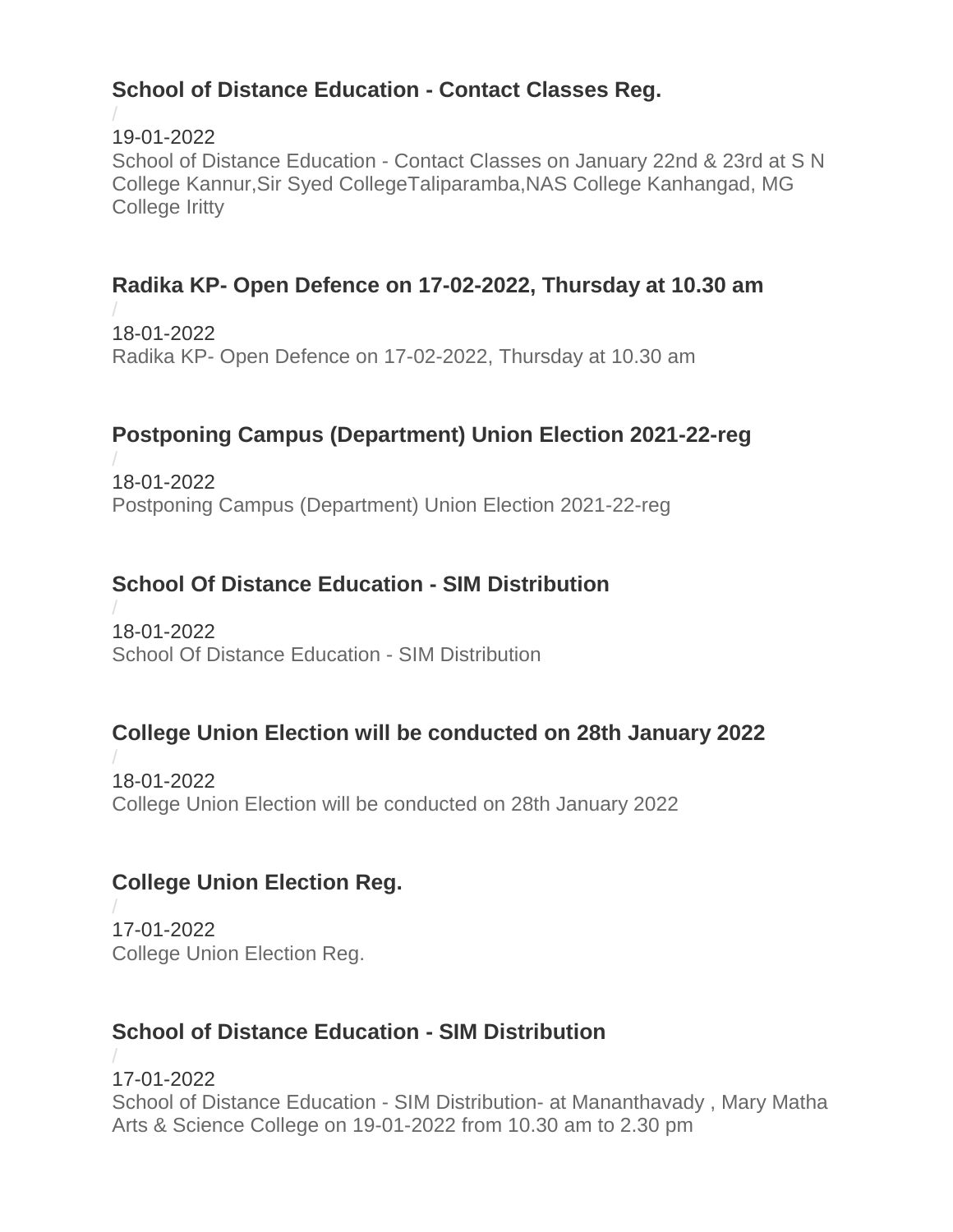### **National Education Alliance for Technology(NEAT) Schemeimplemented by AICTE**

/ 15-01-2022 [National Education Alliance for Technology\(NEAT\) Scheme-](https://www.kannuruniversity.ac.in/media/documents/NEAT_-AICTE.pdf) implemented by [AICTE](https://www.kannuruniversity.ac.in/media/documents/NEAT_-AICTE.pdf)

## **Press Release SDE - SIM Distribution Reg**

/ 12-01-2022 SDE - [SIM Distribution at Thavakkara Campus on 15th & 17th of January](https://www.kannuruniversity.ac.in/media/documents/press_release_sim_distribution_kannur.pdf)

### **School of Distance Education - Contact Classes on 15th & 16th of January 2022**

/ 12-01-2022 School of Distance Education - [Contact Classes for III Year UG students on 15th](https://www.kannuruniversity.ac.in/media/documents/contact_clss_15.pdf)  [& 16th of January 2022 at 10 am to 4 pm reg.](https://www.kannuruniversity.ac.in/media/documents/contact_clss_15.pdf)

# **Private Registration - Online Examination registration started**

/ 12-01-2022 Private Registration - [Online Examination registration started -](https://www.kannuruniversity.ac.in/media/documents/sde_notification_12-01-2022.pdf) First Semester [November 2020](https://www.kannuruniversity.ac.in/media/documents/sde_notification_12-01-2022.pdf)

# **School Of Distance Education - Distribution of Self-study aids Reg.**

#### / 12-01-2022

School Of Distance Education - [Distribution of Self-study aids on 14-01-2022 at](https://www.kannuruniversity.ac.in/media/documents/Press__Release-_Grade_Card_Distribution._1.pdf)  [St.Josephs College, Pilathara](https://www.kannuruniversity.ac.in/media/documents/Press__Release-_Grade_Card_Distribution._1.pdf)

### **Private Registration - with superfine**

#### / 12-01-2022

[Application for the admission to various programmes under Private Registration](https://www.kannuruniversity.ac.in/media/documents/sde_press-12-01-22.pdf)  [will be accepted with a superfine until 20-01-2022](https://www.kannuruniversity.ac.in/media/documents/sde_press-12-01-22.pdf)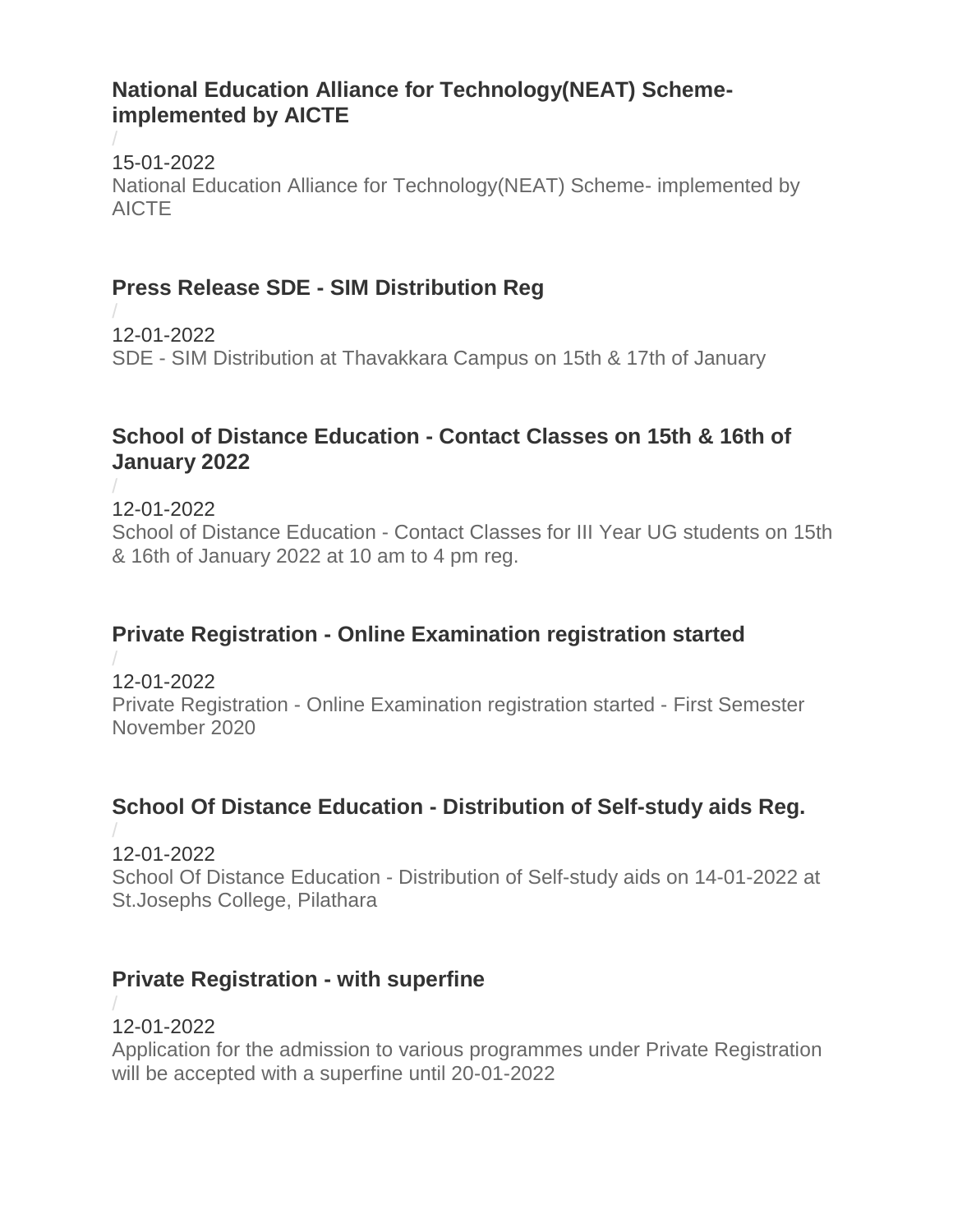# **Press release : UG/ PG Admission**

/ 10-02-2022 [UG/ PG Admission Regarding](https://www.kannuruniversity.ac.in/media/documents/Press_release-JANUARY.pdf)

### **Dates Extended - Applications are invited for the post of Assistant Professors and Course Directors for a period of 2 years**

/ 10-01-2022

/

Last Date Extended - [Applications are invited for the post of Assistant Professors](https://www.kannuruniversity.ac.in/media/documents/Press_Release_2_baIckic.pdf)  [and Course Directors for a period of 2 years](https://www.kannuruniversity.ac.in/media/documents/Press_Release_2_baIckic.pdf)

### **Release of the Biography of Padmasri Parassala Ponnammal on 11- 01-2022**

10-01-2022 [Release of the Biography of Padmasri Parassala Ponnammal on 11-01-2022 at](https://www.kannuruniversity.ac.in/media/documents/06-09-Press_Release_1.pdf)  [Swami Anandatheertha Campus,Payyannnur](https://www.kannuruniversity.ac.in/media/documents/06-09-Press_Release_1.pdf)

### **Interview at Dr. Janaki Aammal Campus for the post of Assistant Professor ( Contract Basis) on 11-01-2022**

/ 07-01-2022 [Interview at Dr. Janakiyammal Campus for the post of Assistant Professor \(](https://www.kannuruniversity.ac.in/media/documents/06-01-2022_it_ASSIST_PALAYAD-converted_1.pdf)  [Contract Basis\) on 11-01-2022](https://www.kannuruniversity.ac.in/media/documents/06-01-2022_it_ASSIST_PALAYAD-converted_1.pdf)

### **Applications are invited for the post of Assistant Professor at School of Behavioral Sciences**

/ 05-01-2022 Applications are invited for [the post of Assistant Professor at School of](https://www.kannuruniversity.ac.in/media/documents/IMG-20220104-WA0060.pdf)  [Behavioral Sciences](https://www.kannuruniversity.ac.in/media/documents/IMG-20220104-WA0060.pdf)

# **SDE - Contact classes**

/ 05-01-2022 SDE - [Contact classes for 3rd Year UG Students on 8th & 9th of January](https://www.kannuruniversity.ac.in/media/documents/cont_clss.pdf)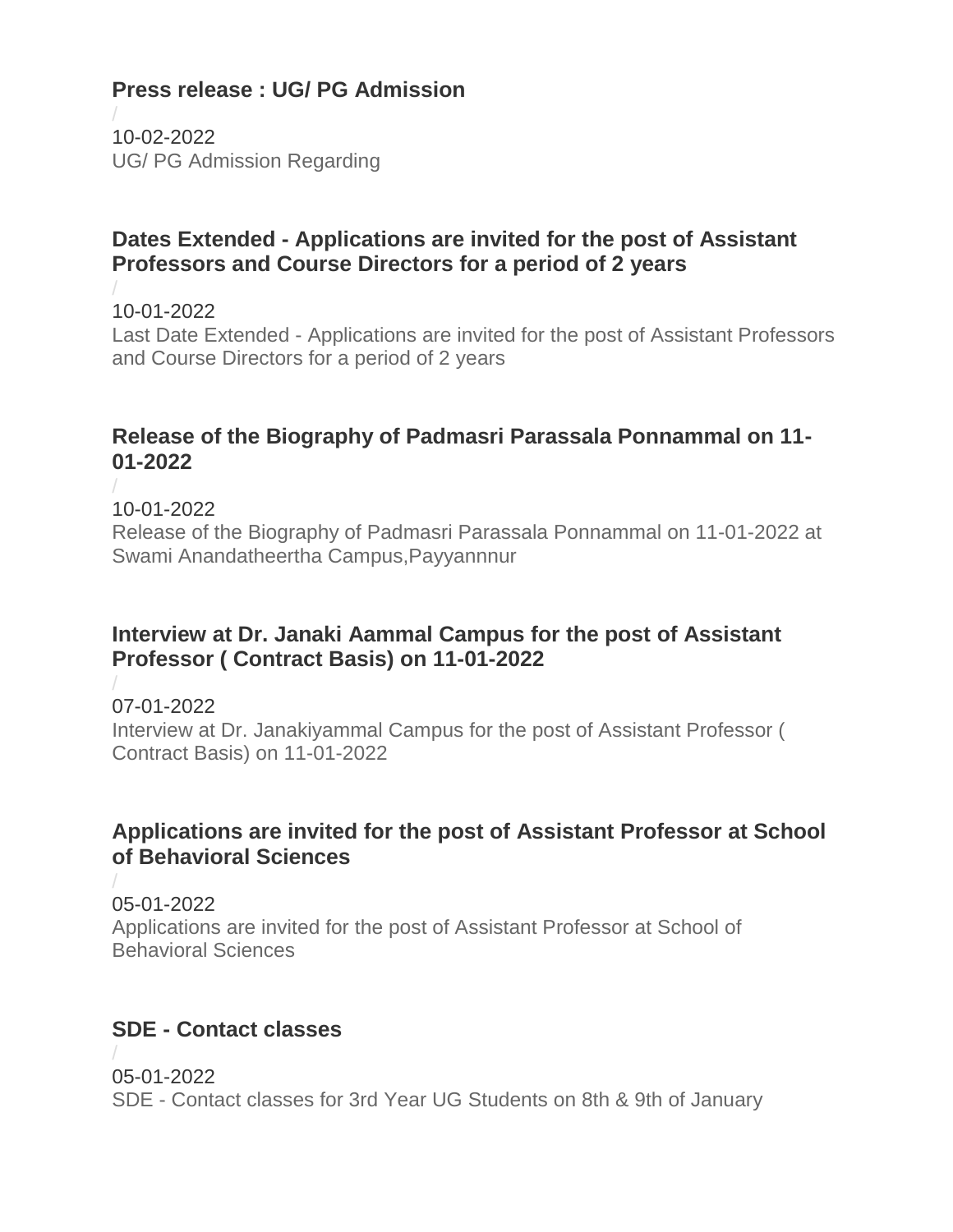#### **Teachers appointment for a period of two years - Applications are invited**

#### / 04-01-2022

[Applications are invited for the post of Assistant Professors and Course Directors](https://www.kannuruniversity.ac.in/media/documents/Press_Release_2_baIckic.pdf)  [for a period of two years in various Departments under Kannur University.](https://www.kannuruniversity.ac.in/media/documents/Press_Release_2_baIckic.pdf)

# **School of Distance Education**

/ 04-01-2022 SDE - വിദൂര വിദയാഭ്യാസ [പ്രാ്രാമുകളിൽ](https://www.kannuruniversity.ac.in/media/documents/token_reg.pdf) രഠനം തുടരാൻ പ്രത്യേക [അനുമതി](https://www.kannuruniversity.ac.in/media/documents/token_reg.pdf)

## **Applications are invited for appointment of a Technical Assistant at Department of Information Technology, Mangattuparamba Campus**

#### / 04-01-2022

[Applications are invited for appointment of a Technical Assistant at Department](https://www.kannuruniversity.ac.in/media/documents/Notification_dt._03.01.2022.pdf)  [of Information Technology, Mangattuparamba Campus](https://www.kannuruniversity.ac.in/media/documents/Notification_dt._03.01.2022.pdf)

# **WALK-IN iNTERVIEW at Dept. of Biotechnology on 10-01-2022**

/ 04-01-2022 [WALK-IN INTERVIEW at Dept. of Biotechnology on 10-01-2022](https://www.kannuruniversity.ac.in/media/documents/Walk-in_interveiw_BiotechDept_1.pdf)

# **Media camp - Press Release**

/ 04-01-2022 Media camp - [Press Release](https://www.kannuruniversity.ac.in/media/documents/03-01-2022_media_camp_1.pdf)

### **Walk- In Interview**

/ 03-01-2022 Walk- [In Interview on 7th January at 10.30 am-](https://www.kannuruniversity.ac.in/media/documents/walkin.pdf) Dept. Of Anthropology- Asst. [Professor\[Daily Wage\]](https://www.kannuruniversity.ac.in/media/documents/walkin.pdf)